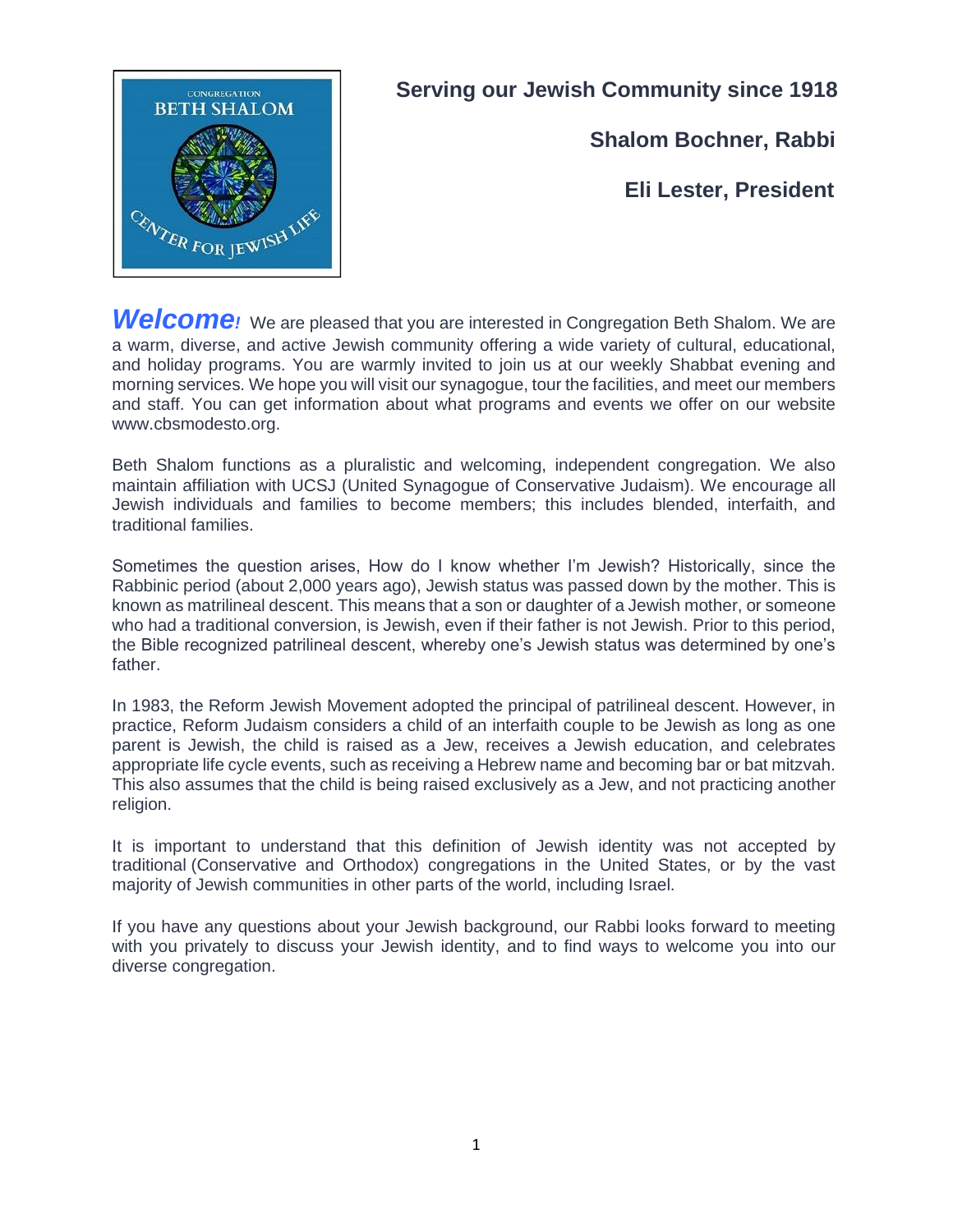# **Membership Application**

Please provide your information below so that we can get to know you better. We will not share any information externally.

### **Adult One**

Name

ſ

 $\mathsf{I}$ 

Hebrew Name

Birthdate ( year is optional-we list them in our announcements)

### **Adult Two**

Name

**Hebrew Name** 

Birthdate (year is optional-we list them in our announcements)

#### Anniversary Date

Month Day Day Year

#### Address

| <b>Street Address</b>        |                  |
|------------------------------|------------------|
|                              |                  |
| <b>Street Address Line 2</b> |                  |
|                              |                  |
| City                         | State / Province |
|                              |                  |
|                              |                  |

Postal / Zip Code

#### Home Phone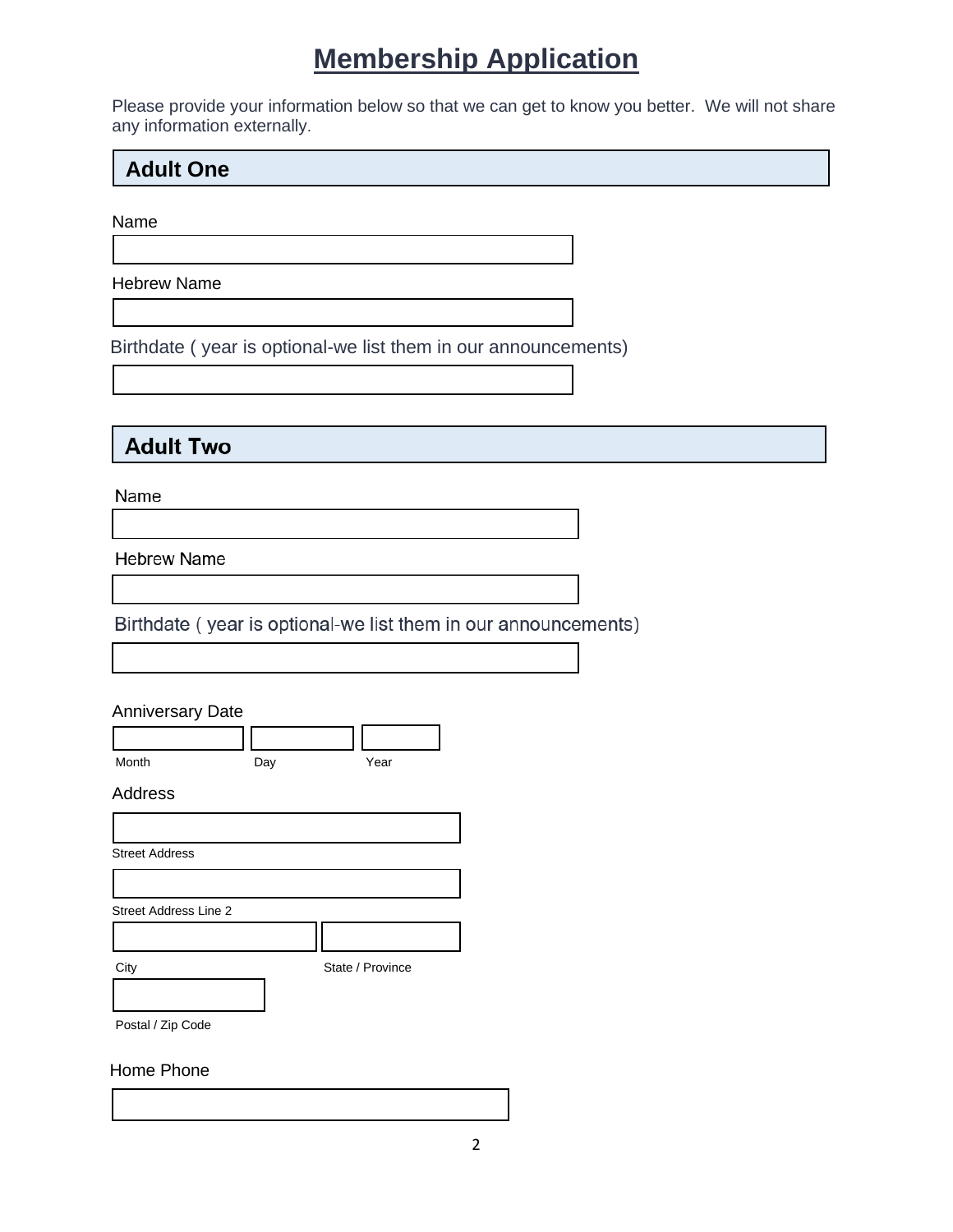| Mobile Phone                                                                     |
|----------------------------------------------------------------------------------|
|                                                                                  |
| <b>Work Phone</b>                                                                |
|                                                                                  |
| Please indicate which phone number we should use for our phone tree:             |
| Home $\bigcirc$<br>Mobile $\bigcirc$<br>Work $\bigcirc$                          |
|                                                                                  |
| Email                                                                            |
|                                                                                  |
|                                                                                  |
|                                                                                  |
| <b>Child One</b>                                                                 |
| Name                                                                             |
|                                                                                  |
| Child's Hebrew Name                                                              |
|                                                                                  |
| Birthdate (year is optional-we list them in our announcements)                   |
|                                                                                  |
|                                                                                  |
| Gender: Male<br>$\bigcirc$ Female<br>$\left(\begin{array}{c} \end{array}\right)$ |
|                                                                                  |
|                                                                                  |
| <b>Child Two</b>                                                                 |
| Name                                                                             |
|                                                                                  |
| Child's Hebrew Name                                                              |
|                                                                                  |
| Birthdate (year is optional-we list them in our announcements)                   |
|                                                                                  |
|                                                                                  |
| Gender: Male $\bigcirc$ Female $\bigcirc$                                        |
|                                                                                  |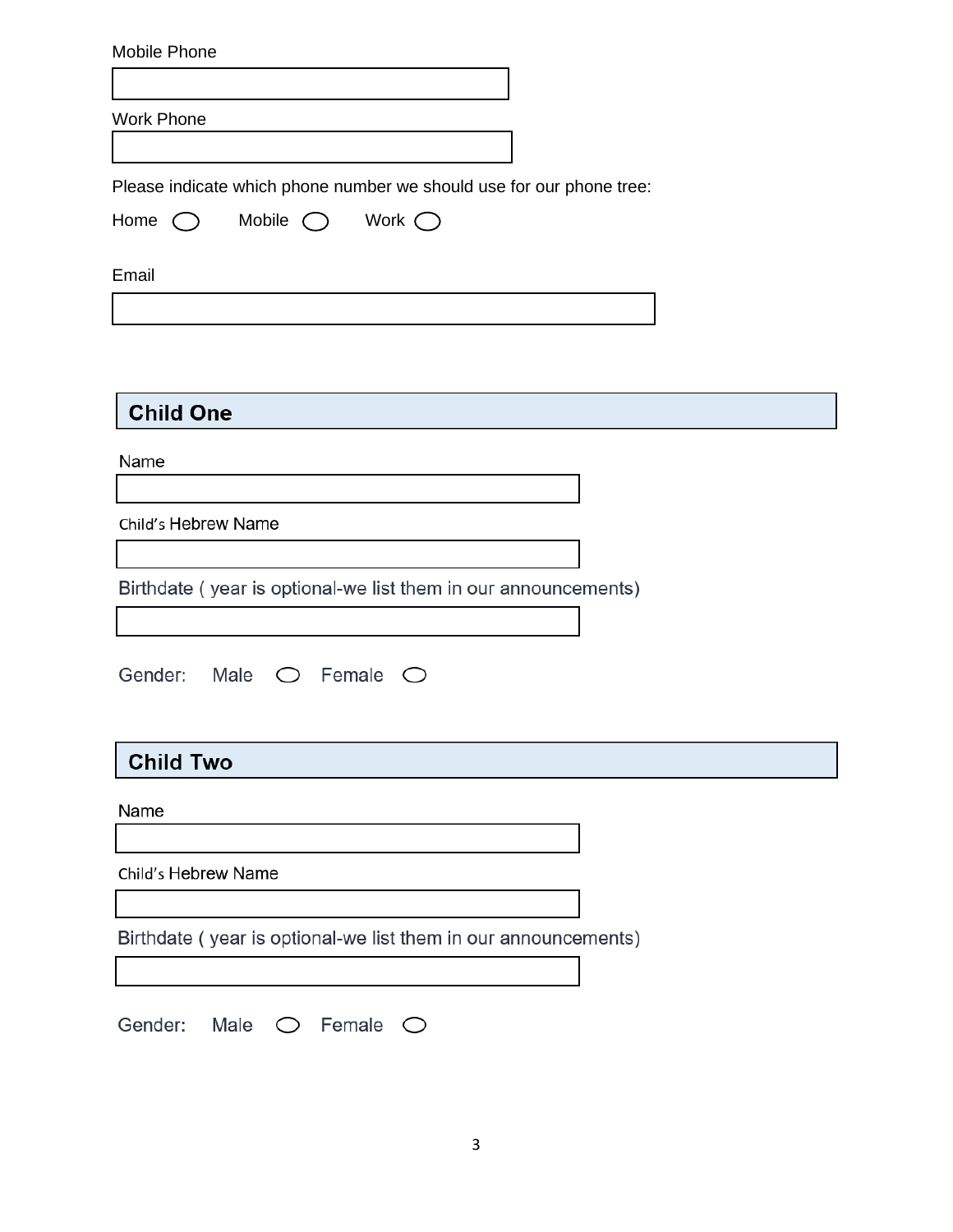### **Child Three**

Name

Child's Hebrew Name

Birthdate (year is optional-we list them in our announcements)

Gender: Male  $\bigcirc$  Female  $\bigcirc$ 

Please check the appropriate circle and indicate who in the family is which:

| Kohen | Levi <sup>(</sup> | Israelite ( | I don't know $\bigcirc$ |  |
|-------|-------------------|-------------|-------------------------|--|
|       |                   |             |                         |  |

Yhartzeit, memorial, list:

| <b>Relative Name</b> | Relationship | Civil Date | <b>Hebrew Date</b> |
|----------------------|--------------|------------|--------------------|
|                      |              |            |                    |
|                      |              |            |                    |
|                      |              |            |                    |
|                      |              |            |                    |
|                      |              |            |                    |
|                      |              |            |                    |

If you are a Jew-by-choice, please list the name of the Rabbi, Congregation, and Community where you received your conversion:

# **CONTRIBUTION**

We are a member organization and utilize your annual contribution to maintain our facility and staff and provide a wide diversity of cultural, educational and holiday programs that are open to the entire community. Without financial support from our members and donors we are not able to sustain our congregation and our programs. **We will not turn away anyone due to lack of funds – we will work with you to find a meaningful level of support.**